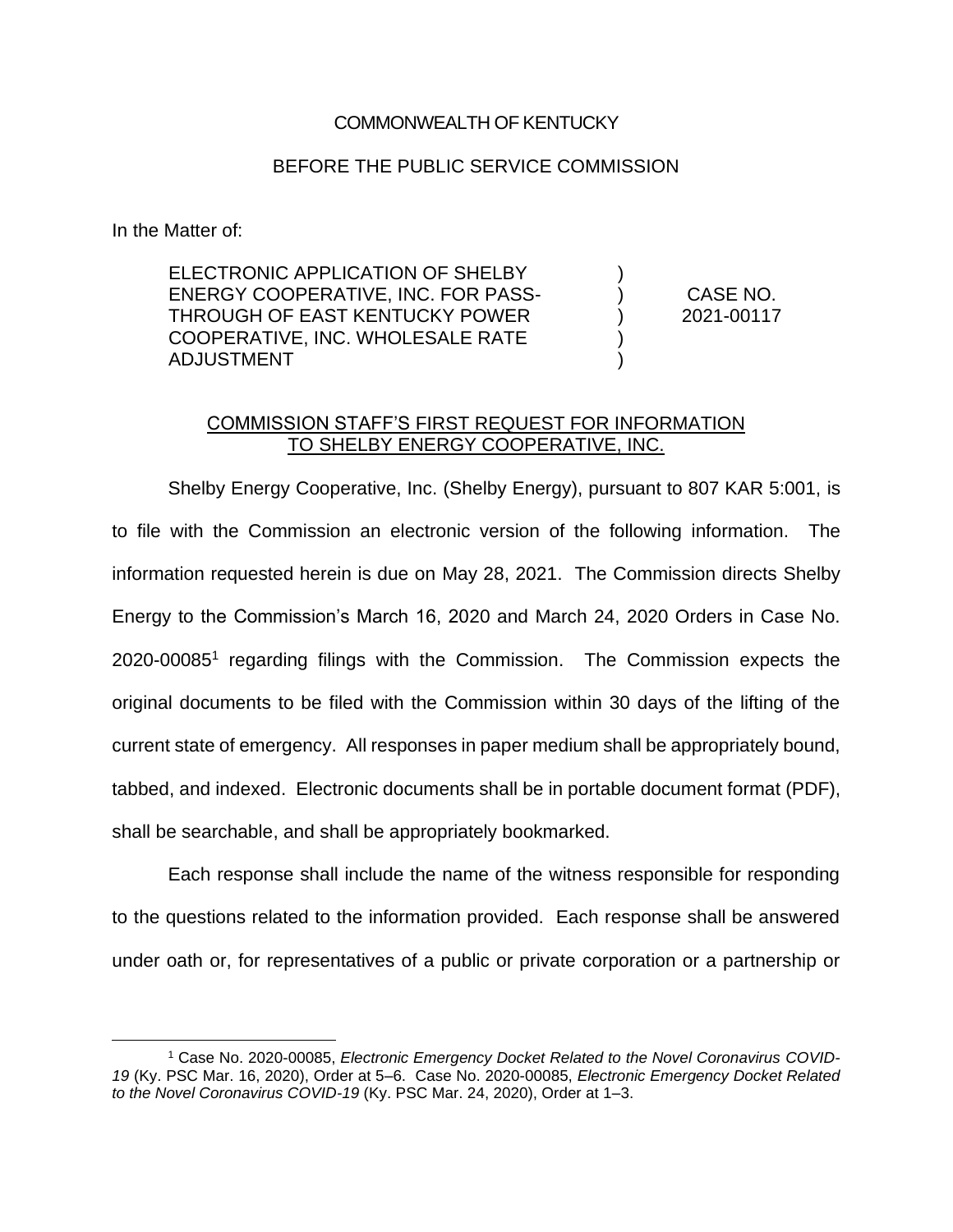association or a governmental agency, be accompanied by a signed certification of the preparer or the person supervising the preparation of the response on behalf of the entity that the response is true and accurate to the best of that person's knowledge, information, and belief formed after a reasonable inquiry.

Shelby Energy shall make timely amendment to any prior response if Shelby Energy obtains information that indicates the response was incorrect when made or, though correct when made, is now incorrect in any material respect. For any request to which Shelby Energy fails or refuses to furnish all or part of the requested information, Shelby Energy shall provide a written explanation of the specific grounds for its failure to completely and precisely respond.

Careful attention shall be given to copied material to ensure that it is legible. When the requested information has been previously provided in this proceeding in the requested format, reference may be made to the specific location of that information in responding to this request. When applicable, the requested information shall be separately provided for total company operations and jurisdictional operations. When filing a paper containing personal information, Shelby Energy shall, in accordance with 807 KAR 5:001, Section 4(10), encrypt or redact the paper so that personal information cannot be read.

1. Refer to the Application of Case No. 2021-000103,<sup>2</sup> the Direct Testimony of Isaac S. Scott, page 38, line 17. Mr. Scott states that there has not been any concerns

<sup>2</sup> Case No. 2021-00103, *Electronic Application of East Kentucky Power Cooperative, Inc. for a General Adjustment of Rates, Approval of Depreciation Study, Amortization of Certain Regulatory Assets, and Other General Relief* (filed Apr. 6, 2021).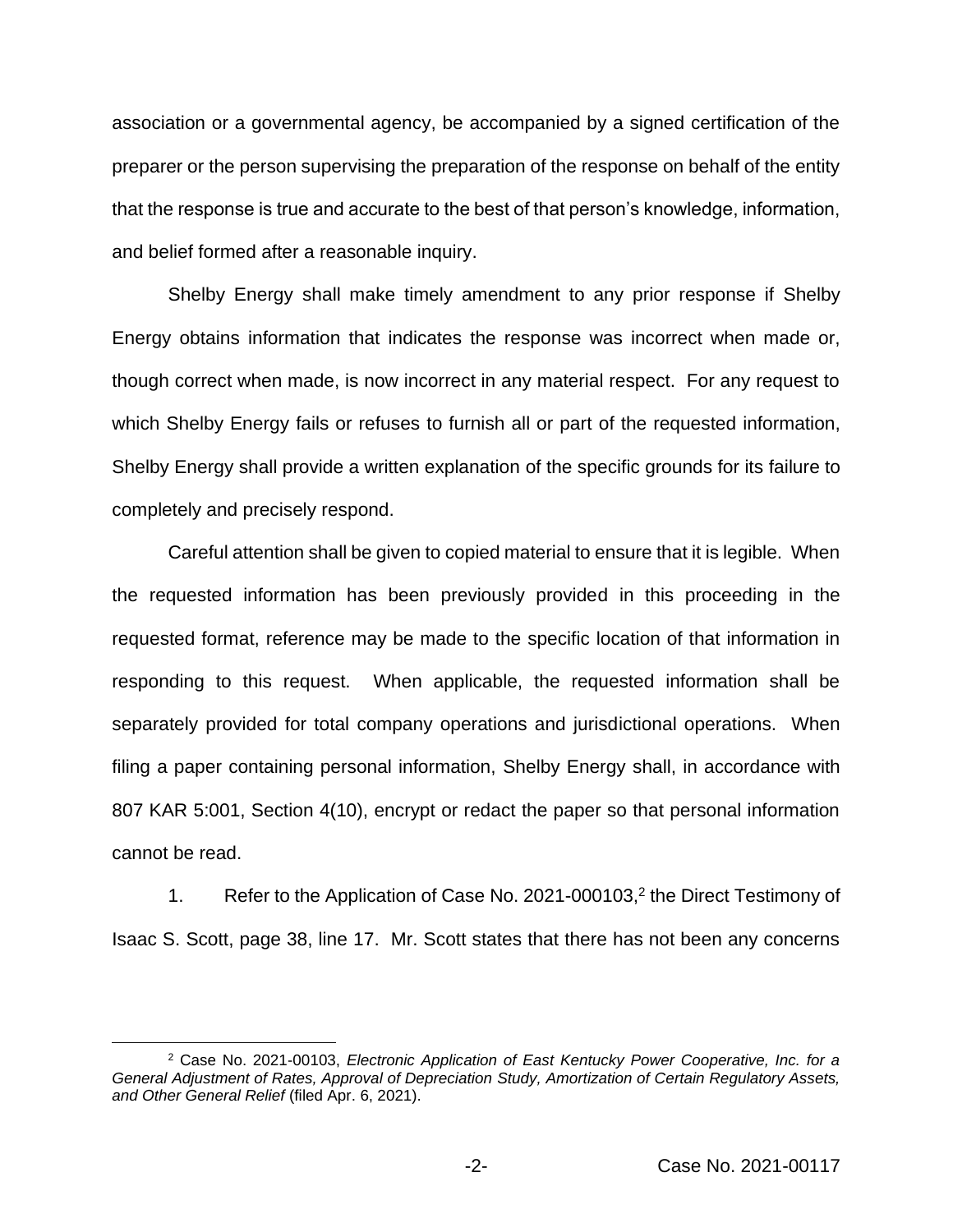raised by the owner-members concerning East Kentucky Power Cooperative's (EKPC) Demand Side Management (DSM) cost recovery approach.

a. Confirm that Shelby Energy has not raised any concerns to date to EKPC.

b. List any concerns that Shelby Energy has not expressed to EKPC but may have regarding EKPC's DSM cost recovery approach.

2. Refer to the Application, Exhibit 6, the Direct Testimony of John Wolfram (Wolfram Testimony), page 5, lines 1–4. Explain what "self-evidently unreasonable" implies.

3. Refer to the Wolfram Testimony, page 5, lines 15–17, and page 6, lines 1–2.

a. Explain why Shelby Energy did not seek a deviation from the proportional flow through ratemaking guidelines ordered in Case No. 2020-00095.<sup>3</sup>

b. Explain the specific Shelby Energy circumstances that would necessitate such a deviation.

c. Provide a list of active members, or billing determinants, for the last Commission-approved rate Order and a list of 2019 active members, or billing determinants, by rate class in Excel spreadsheet format with all formulas, columns, and rows unprotected and fully accessible.

4. Refer to the Wolfram Testimony, page 6, lines 3–21. Provide the analysis based upon the allocation method described in the 2020-00095 final Order in Excel spreadsheet format with all formulas, columns, and rows unprotected and fully accessible.

<sup>3</sup> Case No. 2020-00095, *Electronic Application of Kenergy Corp. for a Declaratory Order* (Ky. PSC Mar. 11, 2021).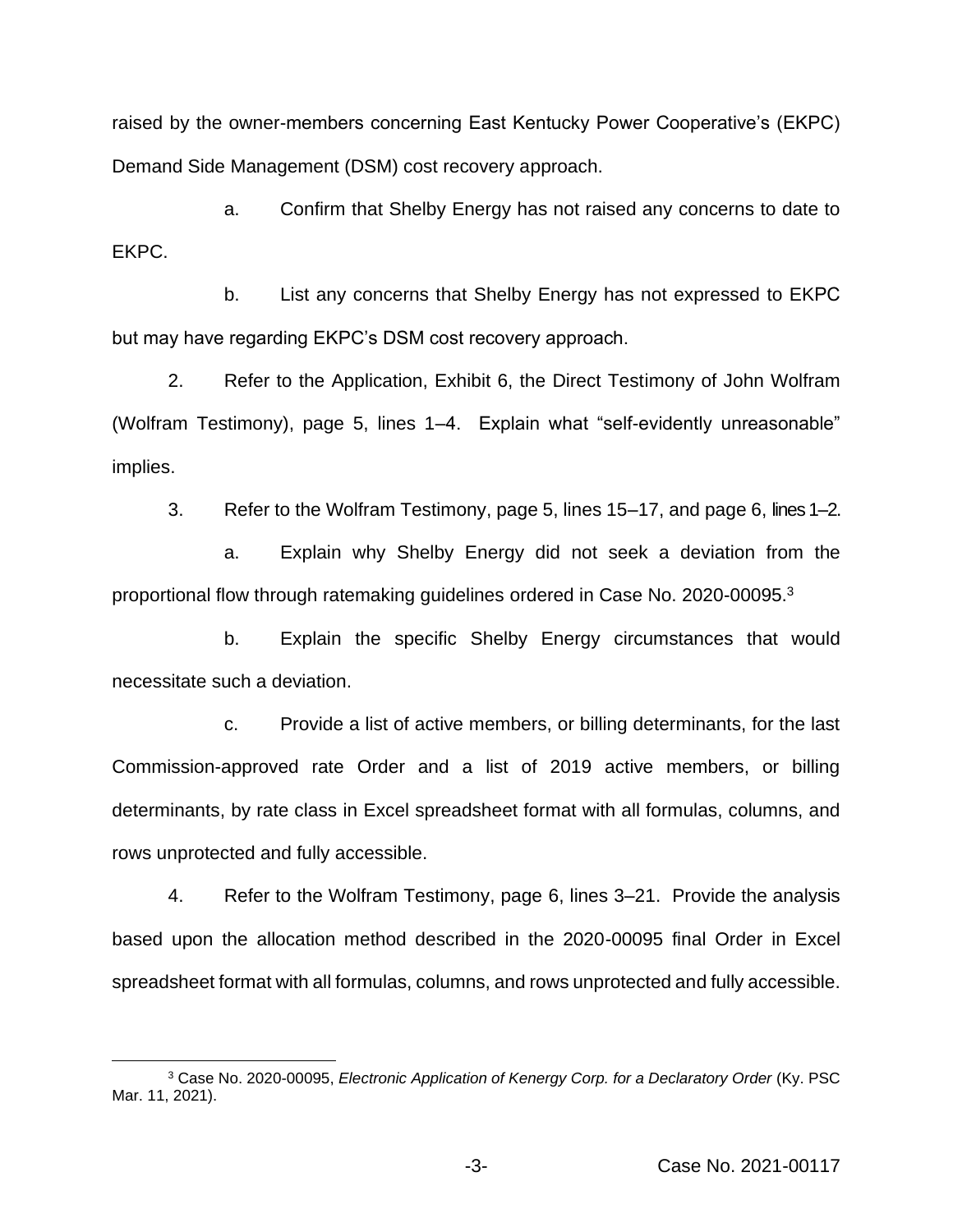5. Refer to the Application, Exhibit 3. Provide in Excel spreadsheet format with all formulas, columns, and rows unprotected and fully accessible.

\_\_\_\_\_\_\_\_\_\_\_\_\_\_\_\_\_\_\_\_\_\_\_\_

Linda C. Bridwell, PE Executive Director Public Service Commission P.O. Box 615 Frankfort, KY 40602

DATED \_\_\_\_\_\_\_\_\_\_\_\_\_\_\_\_\_\_\_ MAY 12 2021

cc: Parties of Record